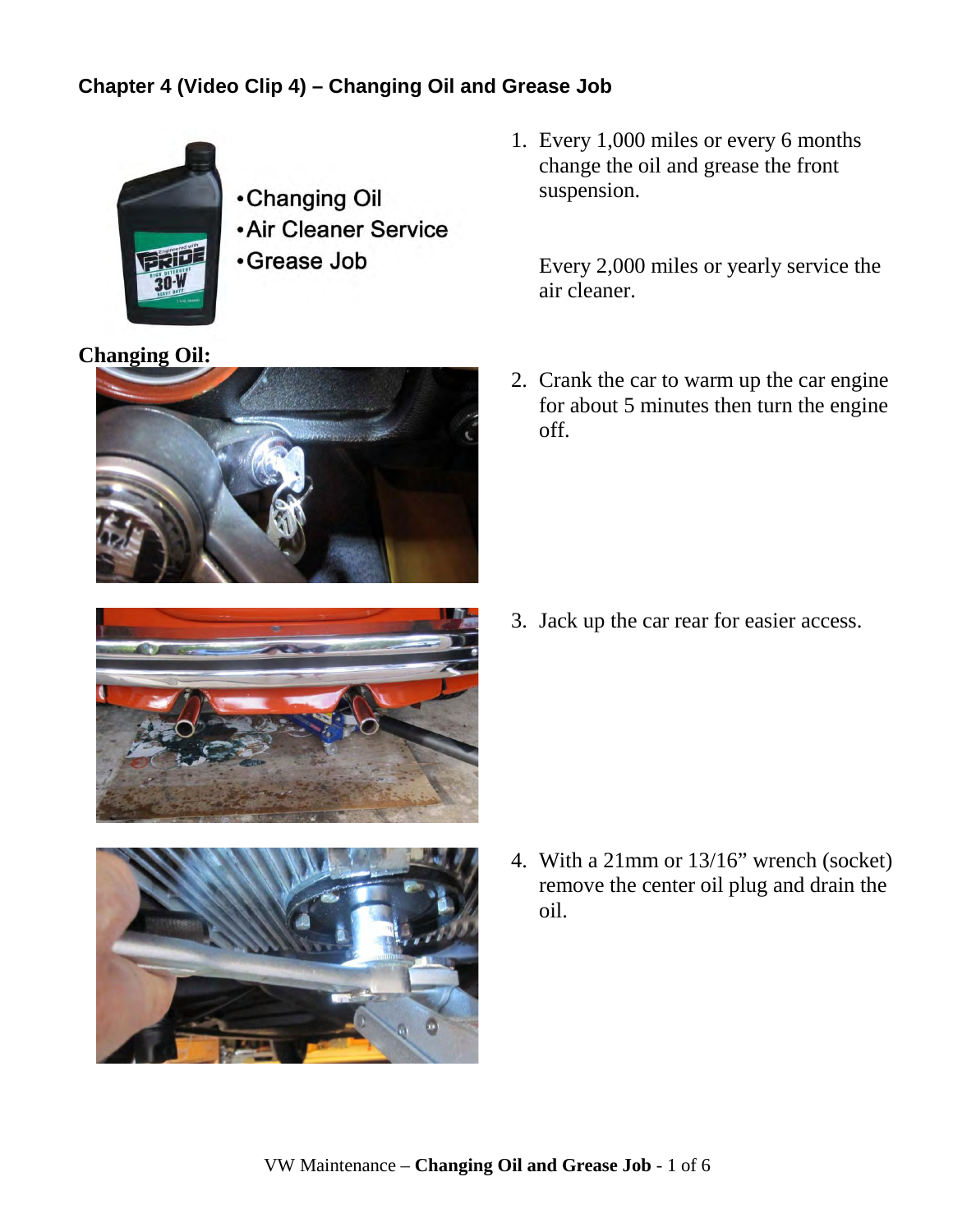

5. With a 10mm socket remove the 6 flange bolts.



6. Clean the strainer and flange with mineral spirits and replace the gaskets.



7. Rub grease on the gaskets so they will stick to the oil plate and strainer so they will be easier to install.



8. Reinstall the oil plate assembly per the blow up of the oil plate and gasket and strainer assembly as shown.

Then add 2-1/2 Quarts of 30 weight HD oil.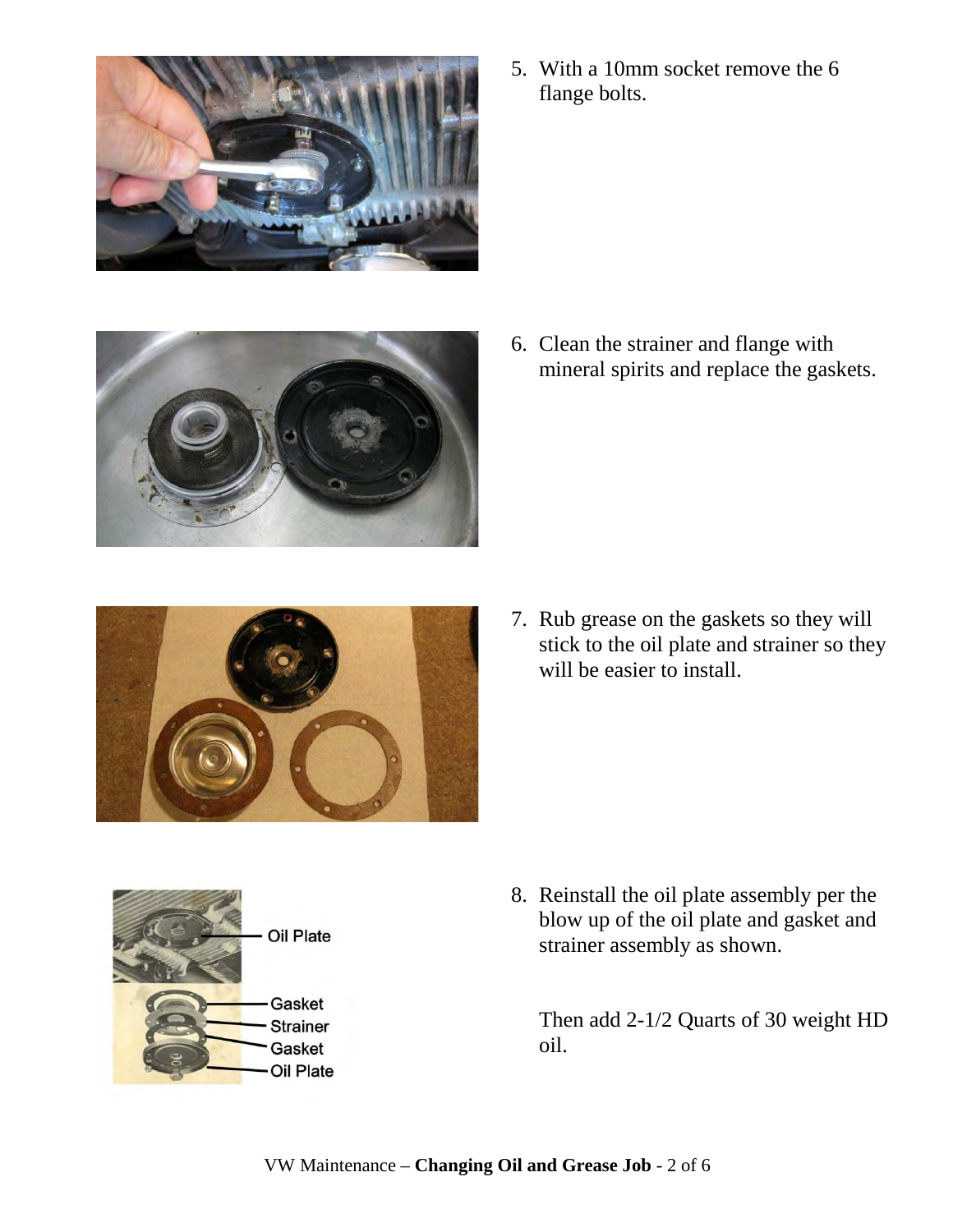## **Grease Job:**





9. Jack the front of the vehicle and support it on jack stands. The grease will not go in properly unless the vehicle is raised.

10. The arrows depicts the 4 grease fitting on the front of the VW suspension.

11. Two fitting on each side of the car.



- 
- 12. Wipe each fitting with a clean cloth or paper towel until the ball is shinny prior to pumping in grease.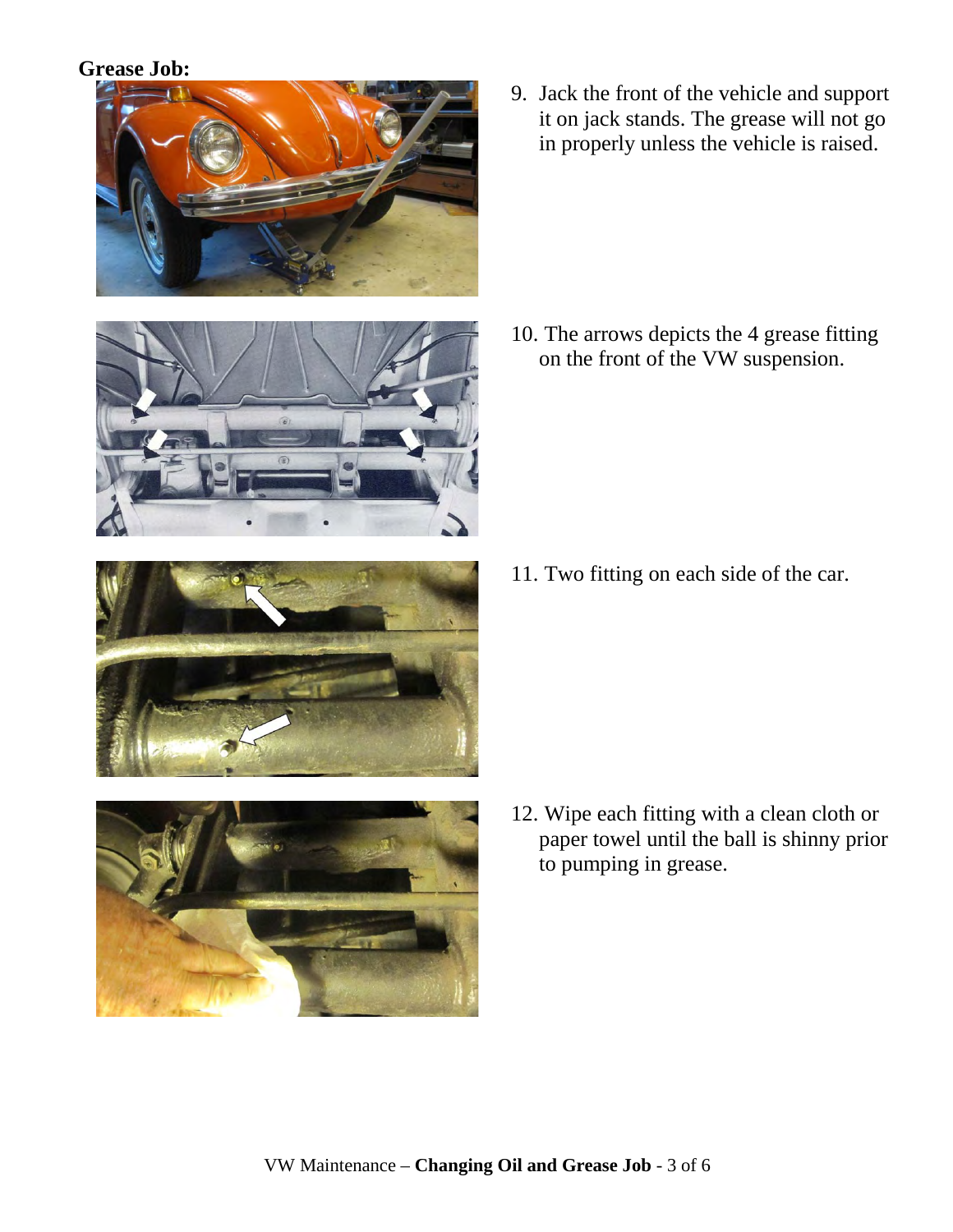







Dab of Grease

15. Insert the grease gun nozzle over the fitting. It helps to push the nozzle over the male fitting at an angle and then move straight prior to pumping grease.

16. Nozzle is now shown straight or perpendicular to the male fitting.

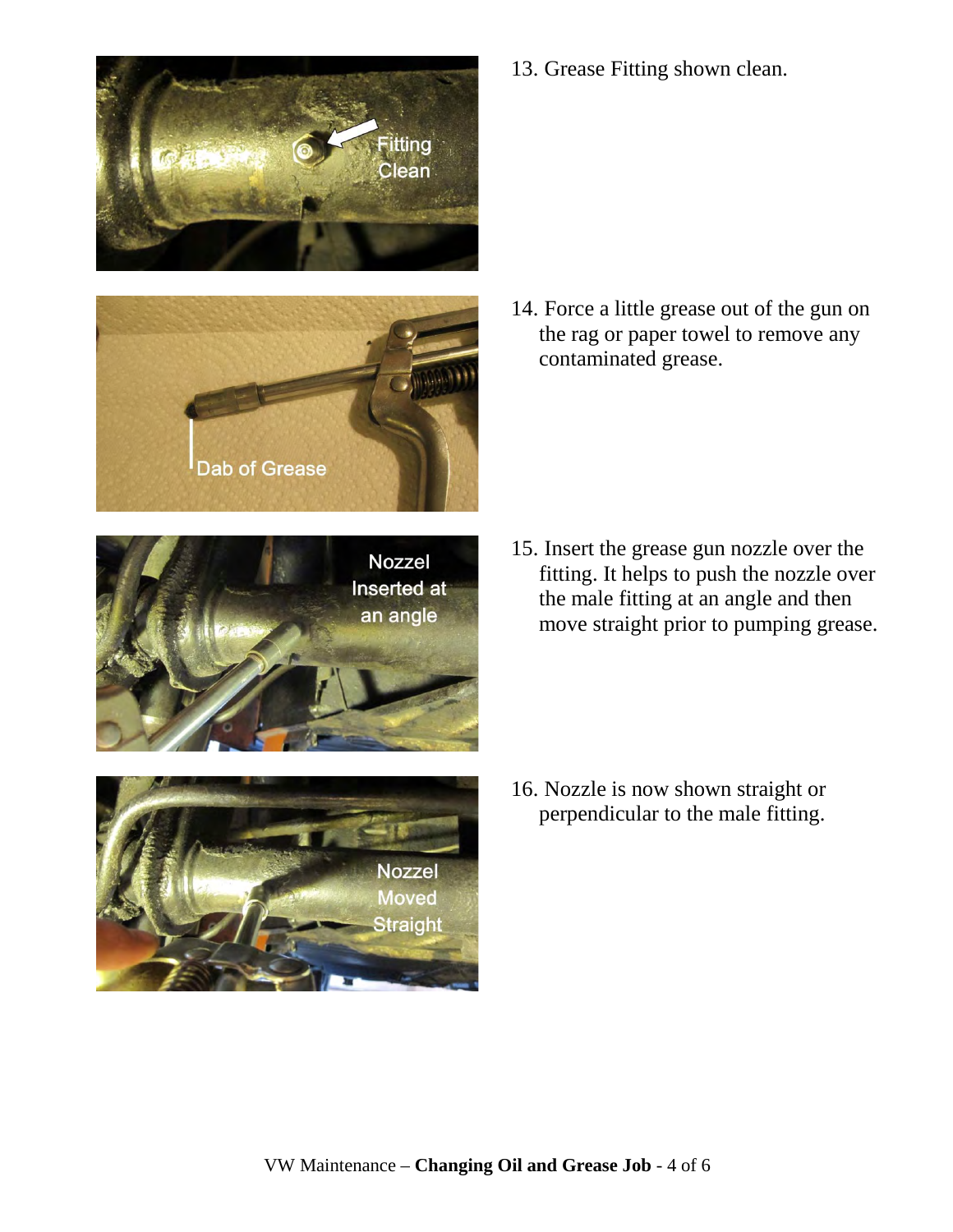

17. Squeeze the lever of the grease gun to force grease into the fitting until fresh grease appears in the joint between the torsion arm and axle beam or the tierods. Note keep pumping, you want to change the grease not just top it off.



18. Grease shown forced out of the joint.



19. Wipe the excesses grease with a paper towel as needed. If you have a bad fitting that want take grease, then replace the fitting.



20. Carefully lower the vehicle and clean up the grease gun and store all tools and supplies.